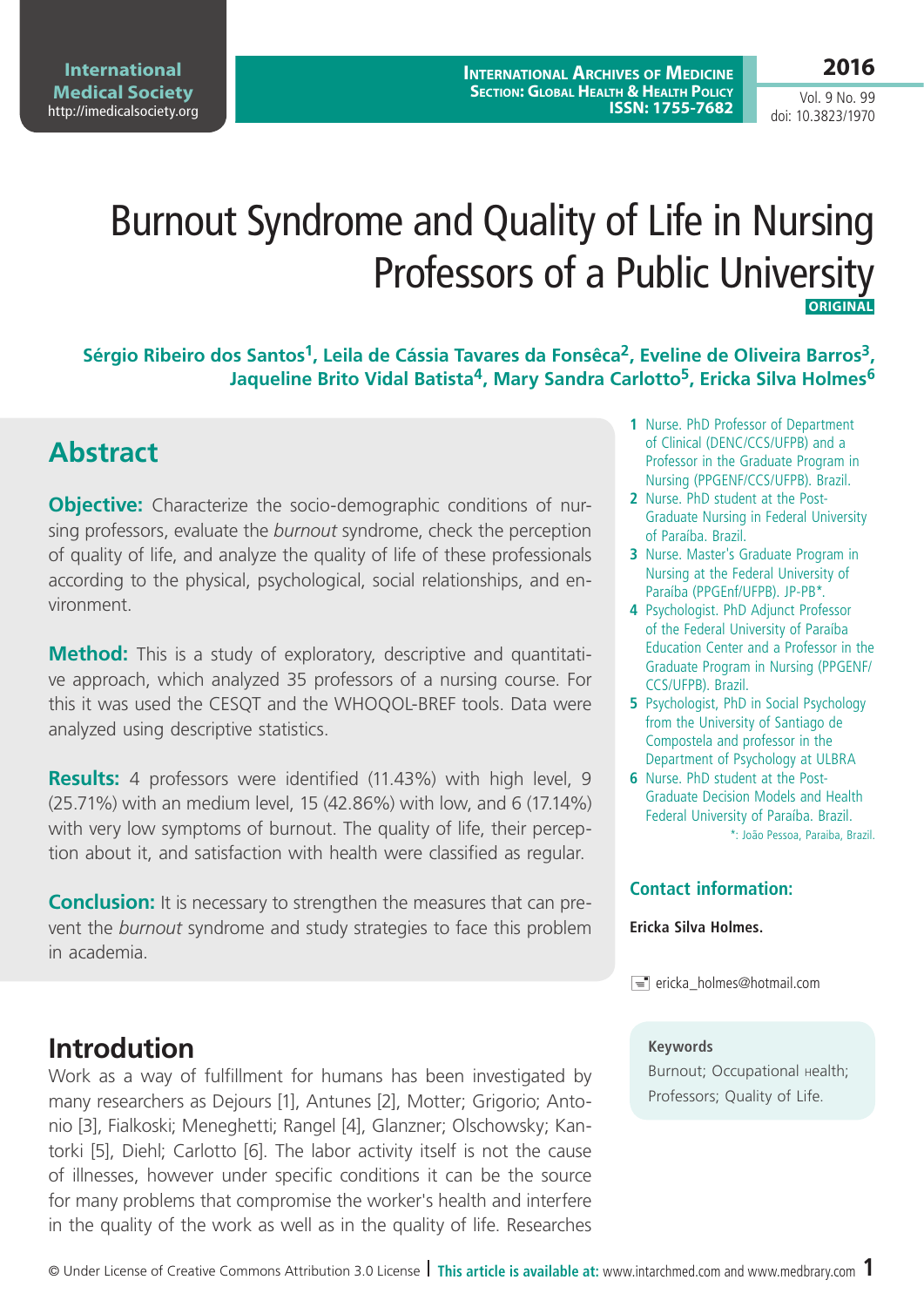**2016**

give a special attention to this since occupational diseases can affect all the social levels [7].

Education as the main tool for professionals' formation, regarding higher education level, is going through paradigmatic crises. These require professor to have technical and scientific skills that are not only limited to the applicability of the knowledge, but that pervade the knowledge and involve social relationships in order to know how to do and to be. In this perspective, nursing education is connected to the health system, in which the pedagogical phenomena happen through a complex relation in real life, that goes beyond the relationship between professor and students, involving patients and their relatives. [8]

Higher education in Brazil has many flaws, ranging from poor academic formation that can be said to happen due to low salaries, work condition and low professional recognition, which comes from historic derogatory and have been degrading the physical installations of the universities, paving the way for privatizing the higher education and exploitation of the teaching work. This leads to situations of emotional pressure and arises cases of psychosomatic illnesses, and "malaise lecture", which comes from globalization and neoliberal adjustment policy which has its main methodology for defining educational policies based on economy. Consequently this influences the work process and the management of higher education. [9]

Considering the numerous health problems which can come from the university professor's job, a good attention is done to *burnout* syndrome or SB. *Burnout* is not a recent phenomenon; it was first described in the 1970's and several studies about it have been published. Studies on the prevalence showed a predominance of it in workers form human sciences and health, specially: nurses, doctors, social workers, and professors since those are in constant contact with students. [10-11, 6]

The figure of the professor came under the tutelage of the church, between the fifteenth and sixteenth centuries in order to provide reading for the people. The origin of this profession has its meaning based on professing the faith: people who give themselves priestly to students. In the beginning this profession incorporated many privileges with high qualification and autonomy, located in the field of intellectual work, opposing manual labor, and nowadays this professions is seen discredited and devalued. [12]

Nowadays professors are highly assessed for their failures and have low recognition when they succeed. They work mentally and emotionally overwhelmed and their work expose them to stress factors that might lead to the development of burnout syndrome. [13]

Besides being more accepted, the Maslach and Jackson instrument has presented psychometric shortcomings when adapted to other languages, which led to adaptation and validation to Brazil of a Spanish instrument used to evaluate the *burnout*  syndrome in the education professionals, "*Cuestionario para la Evolución del Síndrome de Quemarsepor el trabajo* -CESQT". [14]

The CESQT considers four dimensions: the illusion for the work, which is expectance in achieving professional targets; psychological exhaustion (as the presence of physical and emotional exhaustion); indolence, considered as negative attitudes of indifference to others, and a fourth dimension, the blame. This tool considers the *burnout* syndrome as a response to chronic job stress, developed in professionals that work directly with people.  $[14 - 15]$ 

Being a professor is considered by the International Labour Organization, as one of the most stressful professions, with high incidence of elements that lead to the SB, and therefore a high-risk profession, considered as the second professional category worldwide to have occupational diseases. [16] Thus, the health of the professor has been a source of concerns to various segments of the society, since this phenomenon affects professors from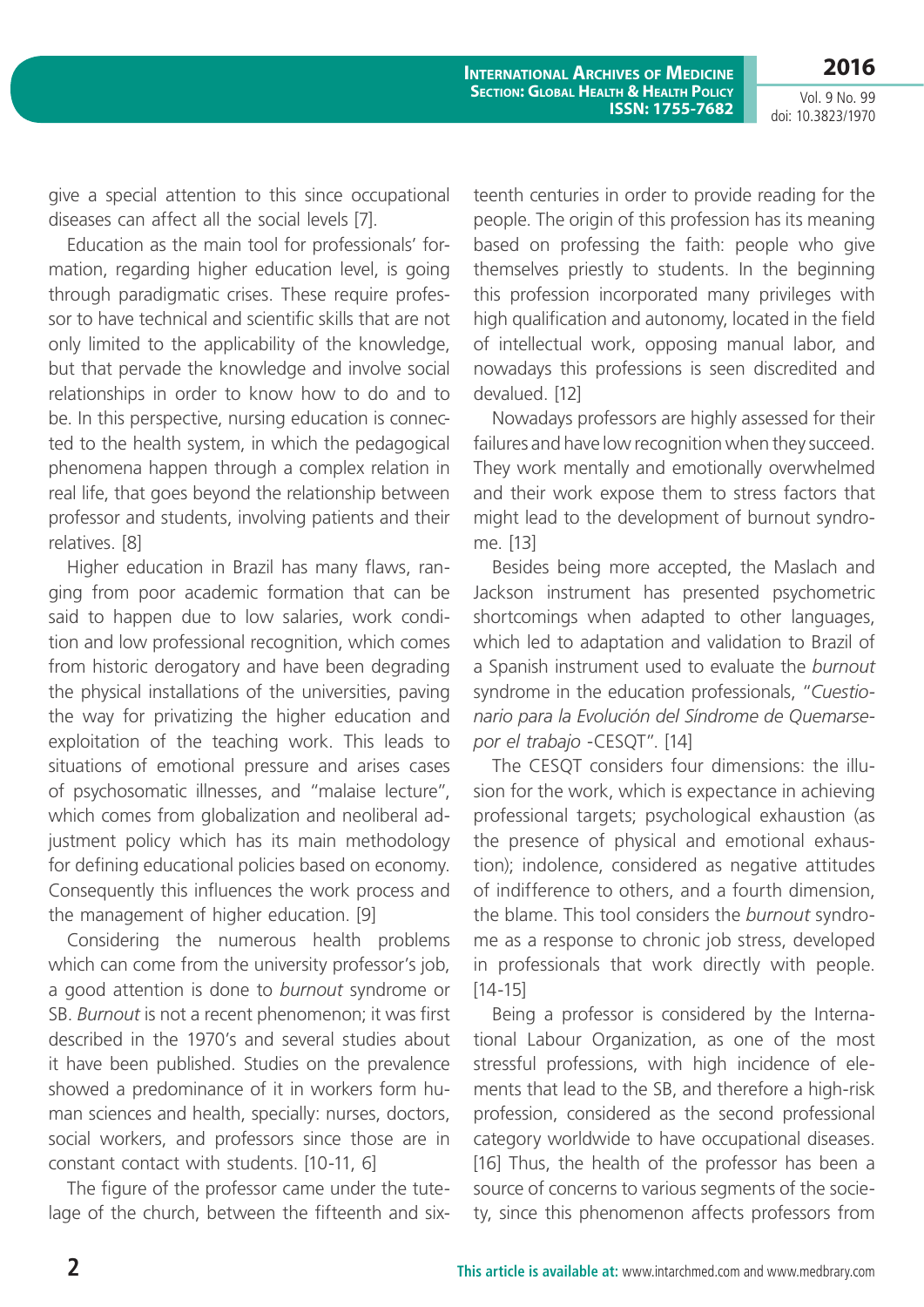Vol. 9 No. 99 doi: 10.3823/1970

**2016**

different countries, arising worldwide epidemically and going beyond national borders. [13, 17]

Within the reality of teaching work, it is found higher education professors. In the current scenario they have a workload that goes beyond the requirements regarding the higher education tripod: teaching, research and society-related projects. This workplace (university) requires a lot of involvement from the worker, that includes publications, participation in boards, mentoring undergraduate programs, tutoring and specific planning of all these activities. They also face other conditions in the workplace, such as stress and work organization, which the professors are submitted. Constantly this professional does not find subsidies neither physical nor operational to achieve the job expectations, allowing stress, helplessness and frustration to have influence in their work process and health. [7, 18]

An interesting point about this subject is the possibility of investigating the level of impairment of health of nursing professors, the influence of *burnout* syndrome in their quality of life, and how this can impact the health of professors in the present and future. Considering the above mentioned, it is sought the answer for the following question: Is there a real possibility of the *Burnout syndrome* to affect the nursing professors working at the Federal University of Paraíba? What perception nursing professors have about their quality of life? How they evaluate the quality of life considering physical, psychological, social relationships, and environment fields?

Therefore, this study aims: characterize the sociodemographic conditions of nursing professors from a public university; to assess the *burnout* syndrome in nursing professors; check the perception of quality of life of nursing professors; analyze the quality of life of nursing professors according to physical, psychological, social relationships and environment fields.

### **Method**

This study is exploratory, descriptive and has a quantitative approach. Thirty-five professors of the course in Bachelor Degree in Nursing at the Federal University of Paraíba were submitted to this test. All of them work at the Health Sciences Center and Departments of Clinical Nursing, and Public Health Nursing and Psychiatry of the institution above mentioned.

Three self-applicable instruments were used: CES-QT (describe it) and WHOQOL-BREF, a tool developed and validated by the Study Group on Quality of Life belOging to World Health Organization, Mental Health Division - WHOQOL Group. The other instrument was a questionnaire with questions social, economic and professional, to characterize the sample profile.

The CESQT has 20 items, which are distributed in four dimensions or subscales, named as: a) illusion for the work, composed of 5 items; b) psychic wear, composed of 4 items; c) Indolence, 6 items; and d) blame composed of 5 items. In order to answer the items presented in each subscale, the question sheet has a frequency scale varying from 0 (never), 1 (Rarely), 2 (Sometimes: a few times a month), 3 (Frequently), and 4 (Everyday).

The theoretical model in which CESQT is based on considers four dimensions (as above mentioned), however, the fourth dimension which is the feeling of blame, only appears after the three other dimensions and is not necessarily developed in all individuals, generating two profiles. The profile 1, which excludes the blame, generates a moderate form of discomfort, but do not unable the professor of working; and the profile 2 which includes the feeling of blame. [14]

It is important to mention that the calculations for identifying the *burnout* syndrome were done according to the CESQT Manual. [15] which establishes five levels of burnout: critical, high, medium, low and very low. Yet it was considered the PD values, where low scores for "illusion at work" (<2) and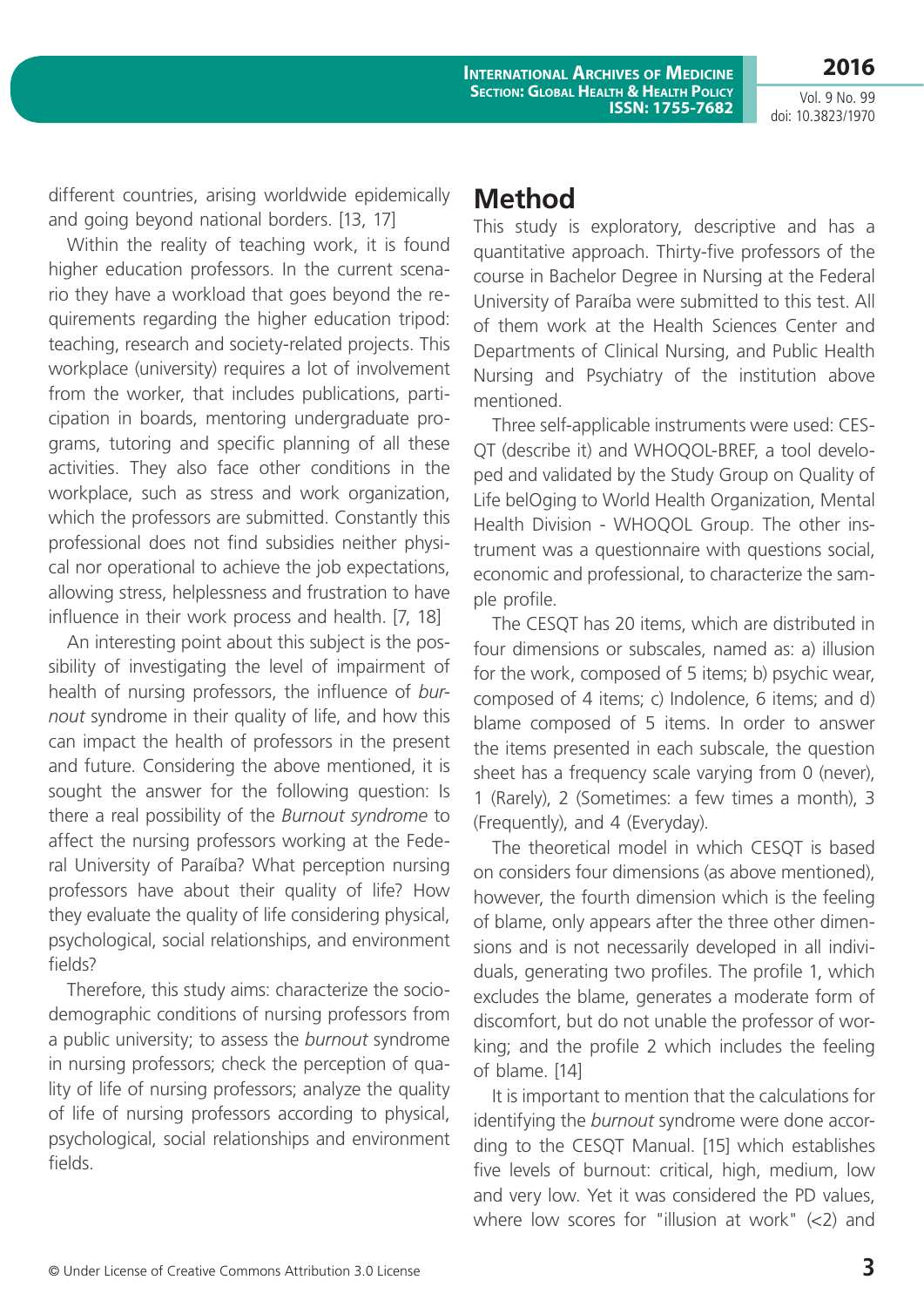**2016** Vol. 9 No. 99

doi: 10.3823/1970

high scores for "psychic wear"  $(≥ 2)$ , might indicate high levels of burnout.

In order to classify the professors within profiles one or two, it was considered that profile two has full SQT percentile (classified as *critical or high*), plus high blame/fault level. Whereas profile one includes the ones with full SQT percentile (classified as *critical or high*) but have not had a high blame/fault level. (Gil-Monte, 2011).

It was calculated Cronbach's alpha for each domain presented by *burnout* and the total SQT. Cronbach's alpha coefficient is used to measure the internal accuracy of a measuring instrument; it can vary from 0 to 1, and values close to 0 (zero) indicate lower accuracy, whereas values close to 1 indicate high consistency on the test. [19]

The WHOQOL-bref was validated by the World Health Organization (WHO) and consists of 26 questions; two of them are about general points of quality of life (1- Perception of quality of life; 2 - Satisfaction with health) and each of the remaining 24 represent the 24 facets that make up the original instrument. Different from WHOQOL-100 in which each of the 24 facets is evaluated considering 4 questions, in the WHOQOL-bref every facet is evaluated by only one question which is multiple choice, and the answers are based on Likert scale, ranging from 1 (Nothing), 2 ( Very low), 3 (Medium), 4 (Quite/A lot), to 5 (Completely). The questions are easy to response, and aim to assess the quality of life.

Thus, the 24 facets are divided into 4 areas: 1- Physical(pain and discomfort; energy and fatigue; sleep and rest; mobility; daily activities, dependence of medication or treatment, work capacity); 2 - Psychological (positive feelings, thinking, learning, memory and concentration, self-esteem, body image and appearance; negative feelings, spirituality /religion /personal beliefs); 3 - Social relationships (personal relationsships; social support, sexual activity); 4 - Environment (physical security and protection; home environment; financial resources; health and social care: availability and quality; opportunities to acquire new information and skills, opportunity for recreation/leisure, physical environment - pollution /noise/traffic /weather, transport).

Besides the above mentioned, it is presented the results of the areas ranging from 4 to 20 and from 0 to 100. It should be considered that the closer to 20 or 100, respectively, the result is, the better the evaluations of the domain is.

It is important to point out that the implementation of this research followed the ethical principles inherent in researches involving humans, such as: anonymity, respect for the person, maximum guarantee of individual and community benefits, and equal consideration of the interests involved, as required by Resolutionº 466/12, form the National Health Council, in force in the country. This study was approved by the Research Ethics Committee from the Health Sciences Centre of the Federal University of Paraíba with CAEE nº 50611115.1.0000.5188.

### **Results**

The public taken for this study contains predominantly feminine: 31 females (88.6%), 22 of them (62.9%) are married, and each of the 31 (88.6%) have children. The number of children ranges from 1 to 4. Most of them have income between 5 to 10 minimum wages. Considering the education, 28 (80%) of them have doctorate, and most of them, 30 (85.7%) **(Table 1)**, work full time. The ages of the participants range from 33 to 66 years, with mean age equal to 49.5 years (SD = 9.32). Regarding how long they have been working at UFPB, the average time was 22.4 years (SD =  $11.23$ ).

Considering extra activities other than teaching, 9 (25.7%) professors have other academic obligations, which include: managing departments, research and society-related projects at the University Hospital, pedagogic coordination, and administrative division **(Table 1)**. The biggest part of them - 34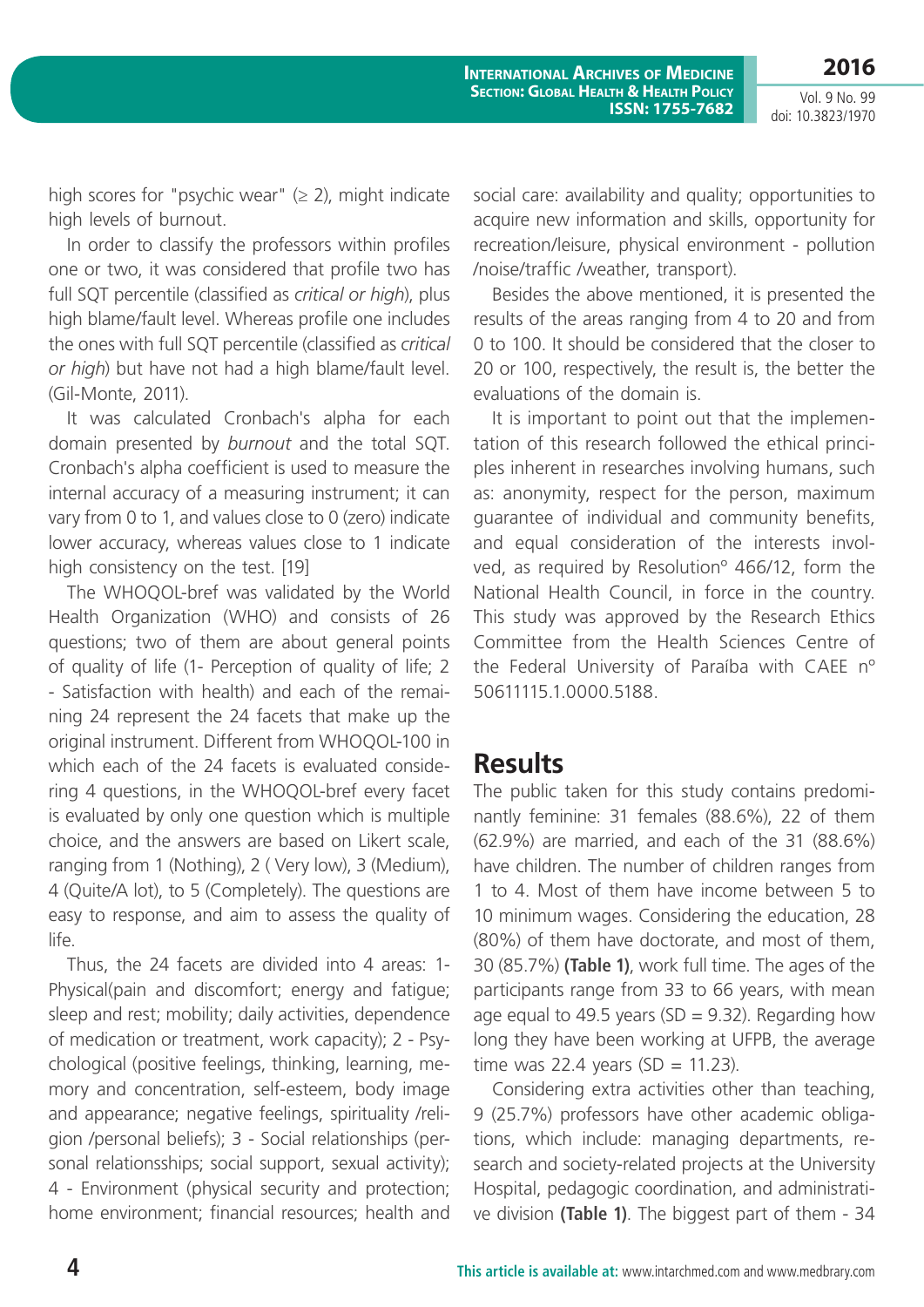**Table 1.** Description of demographic and labor data of nursing professors UFPB, João Pessoa, 2016.

| <b>Variables</b>                                              | n       | %       |
|---------------------------------------------------------------|---------|---------|
| Gender                                                        |         |         |
| Feminine                                                      | 31      | 88.6    |
| Masculine                                                     | 04      | 11.4    |
| Gender                                                        |         |         |
| Not married                                                   | 05      | 14.3    |
| Married                                                       | 22      | 62.9    |
| Divorced                                                      | 06      | 17.1    |
| Children                                                      |         |         |
| Yes                                                           | 31      | 88.6    |
| <b>No</b>                                                     | 04      | 11.4    |
| Income (salary)                                               |         |         |
| < 5                                                           | 01      | 2.9     |
| > 5a10                                                        | 14      | 40      |
| > 10 a 20                                                     | 08      | 22.9    |
| > 20                                                          | 12      | 34.2    |
| Titration                                                     |         |         |
| Specialization                                                | $\circ$ | $\circ$ |
| Master                                                        | 07      | 20      |
| Postdoctoral                                                  | 28      | 80      |
| PhD                                                           | $\circ$ | $\circ$ |
| Regime work                                                   |         |         |
| $T-20$                                                        | 01      | 2.9     |
| $T-40$                                                        | 04      | 11.4    |
| DE                                                            | 30      | 85.7    |
| Another function                                              |         |         |
| Yes                                                           | 09      | 27      |
| <b>No</b>                                                     | 26      | 74.3    |
| Source: research data, 2016. Note: DE - Exclusive dedication. |         |         |

(97.1%)- works exclusively for UFPB, while only 1 (2.9%) professor has a second job. Regarding the work shift, all professors work in morning and afternoon, and only 2 (5.7%) of them have activities on the night shift.

Regarding the data from the CESQT, it was observed the average of the subscales (direct scores) and then it was done a classification of cases having apparent symptoms of Burnout, according to **Table 2**. One individual (2.9%) was found to have critical *burnout* symptoms; 4 (11.43%) professors have high level; 9 (25.71%) have medium level; 15 (42.86%) have low level; and 6 (17.14%) have a very low level of symptoms for Burnout.

For the construction of profiles 1 and 2, it was used the values of the direct scores and their respective percentile. Thus the professor is rated as profile 2 if he/she has a high level of total SQT as well as high levels for blame. Five (14.3%) professors were found to have their blame subscale altered to/ for high or critical. with the subscale changed blame for high or critical level. However, only 2 (5.7%) of these also showed high levels of total SQT, and therefore could be considered within profile 2 (SQT modified to higher or critical plus blame altered to high). Three (8.6%) professors which have shown alteration of total SQT for high or critical were identified as profile 1, according **table 2**.

It was also calculated the mean value (average), the standard deviation and Cronbach's alpha of the dimensions of the *burnout* syndrome, in order to prove the internal consistency of the data and

| Table 2. Ratings Direct (PSD) subscales of the SBI, according to the nursing faculty. João Pessoa-PB, 2016 |  |  |  |  |
|------------------------------------------------------------------------------------------------------------|--|--|--|--|
|------------------------------------------------------------------------------------------------------------|--|--|--|--|

| $N^{\circ}$    | <b>Illusion at work</b> | <b>Psychological</b><br>exhaustion | <b>Indolence</b> | Blame* | <b>SQT total</b> | <b>Classification</b><br><b>SQT</b> |
|----------------|-------------------------|------------------------------------|------------------|--------|------------------|-------------------------------------|
|                | 3                       | 2.25                               |                  | 0.4    | 1.33             | High                                |
| $\overline{2}$ | $\overline{4}$          |                                    | $\overline{0}$   | 0.2    | 0.27             | Very Low                            |
| 3              | 3.8                     | $\mathcal{D}$                      | 1.17             | 2.2    | 1.07             | Medium                              |
| 4              | $\overline{4}$          | 0.25                               | 0.5              | 0.4    | 0.27             | Very Low                            |
| 5              | $\overline{4}$          | 0.75                               | 0.17             | 0      | 0.27             | Very Low                            |
| 6              | 3.8                     |                                    | 0.5              | 0.6    | 0.53             | Low                                 |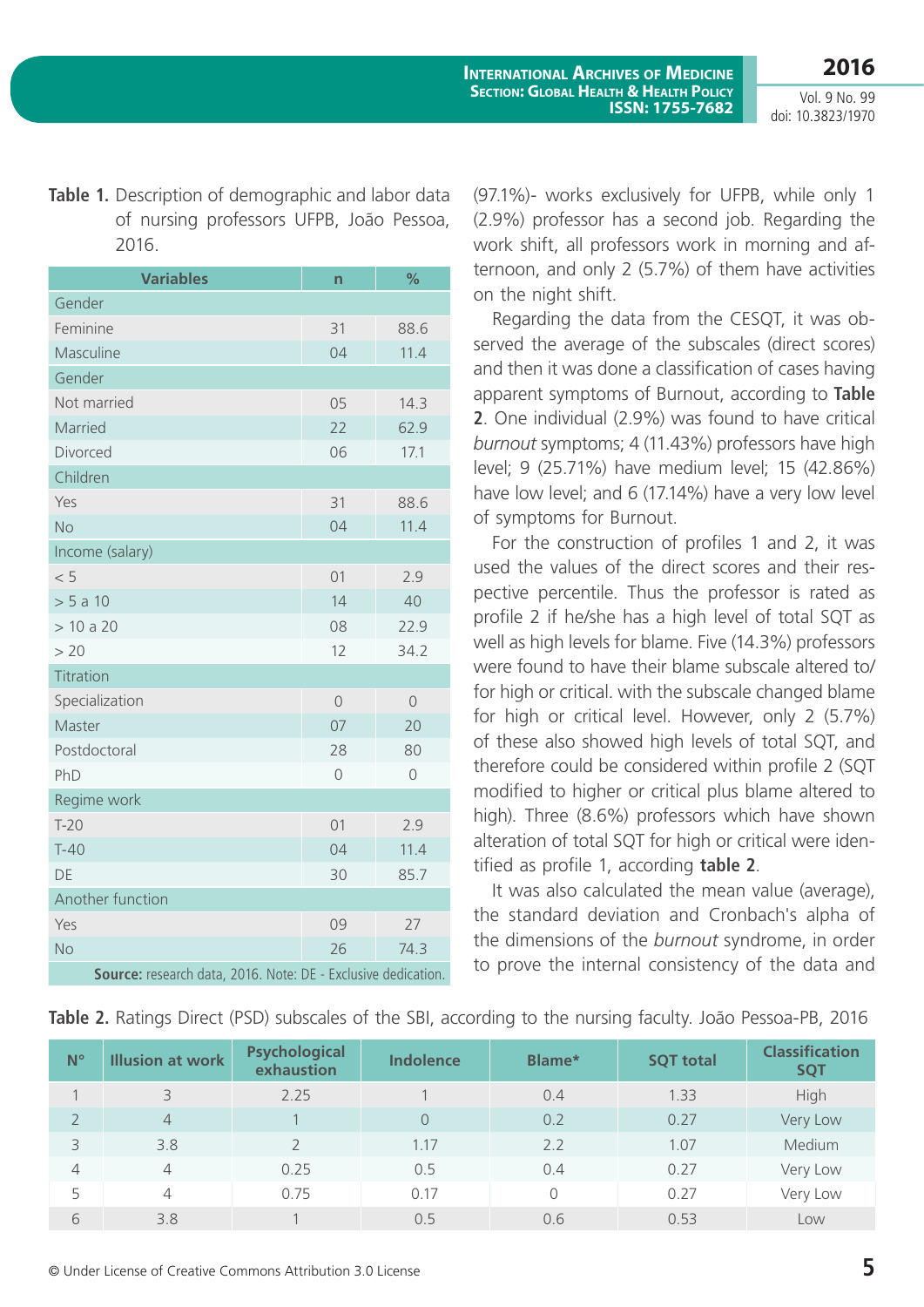**2016**

**International Archives of Medicine Section: Global Health & Health Policy ISSN: 1755-7682**

Vol. 9 No. 99 doi: 10.3823/1970

| $N^{\circ}$    | <b>Illusion at work</b>                                                                                                                | <b>Psychological</b><br>exhaustion | <b>Indolence</b> | Blame*           | <b>SQT total</b> | <b>Classification</b><br><b>SQT</b> |
|----------------|----------------------------------------------------------------------------------------------------------------------------------------|------------------------------------|------------------|------------------|------------------|-------------------------------------|
| $\overline{7}$ | 3.2                                                                                                                                    | 0.5                                | 0.33             | 0.4              | 0.53             | Low                                 |
| $\,8\,$        | $\overline{4}$                                                                                                                         | 1.25                               | 0.33             | 0.8              | 0.46             | Low                                 |
| 9              | $\sqrt{4}$                                                                                                                             | $\mathbf{1}$                       | 1.17             | $\left  \right $ | 0.73             | Medium                              |
| 10             | 3.6                                                                                                                                    | $\mathbf{1}$                       | 0.33             | $\mathbf{1}$     | 0.53             | Low                                 |
| 11             | 3.2                                                                                                                                    | $\mathbf{1}$                       | 0.17             | 1.2              | 0.6              | Low                                 |
| 12             | 3.8                                                                                                                                    | 1.75                               | 1.17             | 0.4              | $\mathbf{1}$     | Medium                              |
| 13             | $\sqrt{4}$                                                                                                                             | 3.25                               | 0.83             | 1.8              | 1.2              | Medium                              |
| 14             | 3.6                                                                                                                                    | $\overline{2}$                     | 0.83             | 0.6              | $\mathbf{1}$     | Medium                              |
| 15             | 3.8                                                                                                                                    | 1.75                               | 0.17             | 0.8              | 0.6              | Low                                 |
| 16             | $\overline{3}$                                                                                                                         | 1.5                                | 0.67             | 0.8              | $\mathbf{1}$     | Medium                              |
| 17             | $\overline{4}$                                                                                                                         | 1.75                               | $\bigcirc$       | $\overline{1}$   | 0.46             | Low                                 |
| 18             | 2.8                                                                                                                                    | 2.75                               | 0.67             | 1.6              | 1.4              | High                                |
| 19             | $\overline{4}$                                                                                                                         | 0.75                               | 0.5              | $\overline{1}$   | 0.4              | Low                                 |
| 20             | $\sqrt{4}$                                                                                                                             | 0.5                                | 0.83             | 0.4              | 0.46             | Low                                 |
| 21             | 3                                                                                                                                      | $\overline{2}$                     | 1.33             | 1.6              | 1.4              | High                                |
| 22             | $\mathsf 3$                                                                                                                            | $\overline{2}$                     | $\mathbf{1}$     | $\overline{1}$   | 1.27             | Medium                              |
| 23             | $\sqrt{4}$                                                                                                                             | $\bigcirc$                         | 0.33             | 0.2              | 0.13             | Very Low                            |
| 24             | 3.2                                                                                                                                    | $\overline{2}$                     | 0.83             | 1.4              | 1.13             | Medium                              |
| 25             | 3.2                                                                                                                                    | 0.5                                | 0.17             | 0.4              | 0.46             | Low                                 |
| 26             | $\mathsf 3$                                                                                                                            | $\mathsf{B}$                       | 1.5              | 0.2              | 1.73             | High                                |
| 27             | 3.8                                                                                                                                    | 1.25                               | 0.83             | $\overline{1}$   | 0.73             | Medium                              |
| 28             | 3.6                                                                                                                                    | $\bigcirc$                         | 0.17             | 0.4              | 0.2              | Very Low                            |
| 29             | 3.8                                                                                                                                    | 0.75                               | 0.67             | 1.2              | 0.53             | Low                                 |
| 30             | 2.4                                                                                                                                    | $\overline{2}$                     | 1.83             | 0.8              | 1.8              | Critical                            |
| 31             | 3.2                                                                                                                                    | 0.75                               | 0.33             | 0.6              | 0.6              | Low                                 |
| 32             | $\sqrt{4}$                                                                                                                             | 0.75                               | 0.67             | $\overline{1}$   | 0.46             | Low                                 |
| 33             | $\overline{4}$                                                                                                                         | 0.75                               | 0.17             | 0.4              | 0.27             | Very Low                            |
| 34             | $\overline{4}$                                                                                                                         | 0.25                               | $\mathbf{1}$     | 0.8              | 0.46             | Low                                 |
| 35             | 3.8                                                                                                                                    | 1.75                               | 0.33             | 0.4              | 0.67             | Low                                 |
|                | Source: Research Source: research data, 2016. * Note: the fault component was not used to perform the classification by the total SQT, |                                    |                  |                  |                  |                                     |

but to rank in Profile 1 or Profile 2.

ensure that they are significantly related to the original constructs to evaluate facets of SB, as seen in **table 3**.

In order to characterize the sample in study considering the classification of each dimension, it was built **table 4**, where is possible to identify the percentages for each dimension and their classification. Thirteen (37.43%) cases of "psychic wear" with mid-level were identified; 18 (51.43%) were diagnosed with medium level for "indolence", and 17 (48.57%) with "blame".

Considering the quality of life, it was observed in **table 5** that the main domain is the Domain 2 (psychological domain), with higher ranking, have an avarage of 4.13 (good), and its facet 6 (thinking, learning, memory and concentration) was the one that obtained the highest average within this domain ( $M = 4.69$ ; good). The Domain 4 (environment)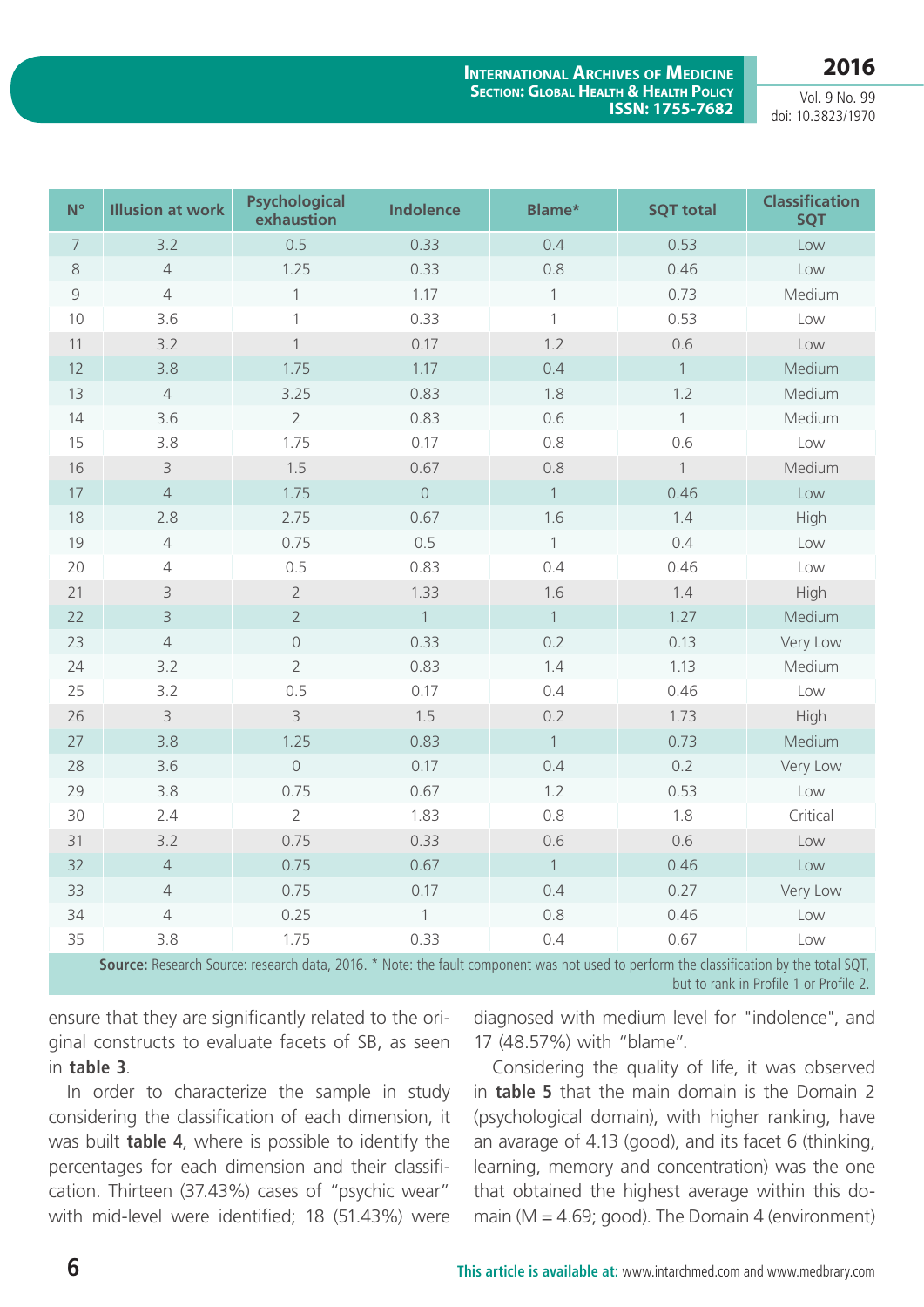|  |                 |  |  |  |  | Table 3. Mean, standard deviation and internal consistency (Cronbach's alpha) of SBI dimensions. João |  |
|--|-----------------|--|--|--|--|-------------------------------------------------------------------------------------------------------|--|
|  | Pessoa-PB, 2016 |  |  |  |  |                                                                                                       |  |

|                                                                                                                              | <b>Average</b> | <b>Standard deviation</b> | <b>Cronbach's alpha</b> |
|------------------------------------------------------------------------------------------------------------------------------|----------------|---------------------------|-------------------------|
| Illusion at work                                                                                                             | 3.59           | 0.45                      | 0.79                    |
| Psychological exhaustion                                                                                                     | 1.31           | 0.83                      | 0.84                    |
| Indolence                                                                                                                    | 0.67           | 0.45                      | 0.70                    |
| Fault                                                                                                                        | 0.80           | 0.50                      | 0.67                    |
| CESQT (15 Items) $*$                                                                                                         | 0.74           | 0.44                      | 0.71                    |
| Carriere Desearch data. 2010, * Nataranadiana venezulian the componente illusion et way Developmed avbarration and hedelenes |                |                           |                         |

**Source:** Research data, 2016. \* Note: questions regarding the components illusion at work, Psychological exhaustion and Indolence.

|  |  |  |  |  |  | Table 4 Frequency and percentage of the four components of burnout syndrome. João Pessoa-PB, 2016. |  |  |
|--|--|--|--|--|--|----------------------------------------------------------------------------------------------------|--|--|
|--|--|--|--|--|--|----------------------------------------------------------------------------------------------------|--|--|

|                          | <b>Verylow</b> | Low        | <b>Avarage</b> | <b>High</b> | <b>Critical</b>              |
|--------------------------|----------------|------------|----------------|-------------|------------------------------|
| <b>Classification</b>    | $P \leq 11$    | P11-33     | P34-66         | P67-89      | $P \geq 90$                  |
| Illusion at work         | $-$            | 02(5.7%)   | 20(57.14%)     | 13(37.14)   | $\overline{\phantom{a}}$     |
| Psychological exhaustion | 07(20%)        | 12(34.29%) | 13(37.43%)     | 02(5.7%)    | $01(2.9\%)$                  |
| Indolence                | 02(5.7%)       | 12(34.29%) | 18(51.43%)     | 02(5.7%)    | $01(2.9\%)$                  |
| Fault                    | $01(2.9\%)$    | 12(34.29%) | 17(48.57%)     | 03(8.57%)   | 02(5.7%)                     |
|                          |                |            |                |             | Source: Research data, 2016. |

**Table 5.** Means domains and facets of WHOQOL-brefquestionnaire. João Pessoa-PB, 2016.

| <b>Characteristics</b>                             | M    | <b>Classification</b> | <b>Characteristics</b>                                     | M    | <b>Classification</b>        |
|----------------------------------------------------|------|-----------------------|------------------------------------------------------------|------|------------------------------|
| 1. Perception of quality of life                   | 3.91 | Regular               | Domain 3: Social Relations                                 | 4.06 | Good                         |
| 2. Satisfaction with health                        | 3.74 | Regular               | 20. Personal relationships                                 | 4.14 | Good                         |
| Domain 1: Physical Domain                          | 3.98 | Regular               | 21. Support Social                                         | 3.94 | Regular                      |
| 3. Pain and discomfort                             | 4.09 | Good                  | 22. Sexual activity                                        | 4.09 | Good                         |
| 4. Energy and fatigue                              | 3.66 | Regular               | Domain 4: Environment                                      | 3.74 | Regular                      |
| 10. Sleep and rest                                 | 3.86 | Regular               | 8. Physical security and                                   | 3.86 | Regular                      |
| 15. Mobility                                       | 4.69 | Good                  | protection                                                 |      |                              |
| 16. Activity of daily life                         | 3.29 | Regular               | 9. Home environment                                        | 3.49 | Regular                      |
| 17. Medication dependency                          | 4.09 | Good                  | 12. Financial resources                                    | 3.34 | Regular                      |
| or treatments                                      |      |                       | 13. Health and social care:                                | 3.91 | Regular                      |
| 18. Working capacity                               | 4.17 | Good                  | availability and quality                                   |      |                              |
| Domain 2: Psychological<br>domain                  | 4.13 | Good                  | 14. Opportunities to acquire<br>new information and skills | 3.11 | Regular                      |
| 5. Positive feelings                               | 3.71 | Regular               | 23. Participation in,                                      |      |                              |
| 6. Thinking, learning, memory<br>and concentration | 4.69 | Good                  | and recreation /leisure<br>opportunity                     | 4.43 | Good                         |
| 7. Self-esteem                                     | 3.91 | Regular               | 24. Physical environment:<br>(pollution/noise/traffic/     | 3.37 | Regular                      |
| 11. Body image and                                 |      |                       | weather)                                                   |      |                              |
| appearance                                         | 4.17 | Good                  | 25. Transport                                              | 4.43 | Good                         |
| 19. Negative feelings                              | 4.26 | Good                  |                                                            |      | Source: research data, 2016. |
| 26. Spirituality/religion/<br>personal beliefs     | 4.03 | Good                  |                                                            |      |                              |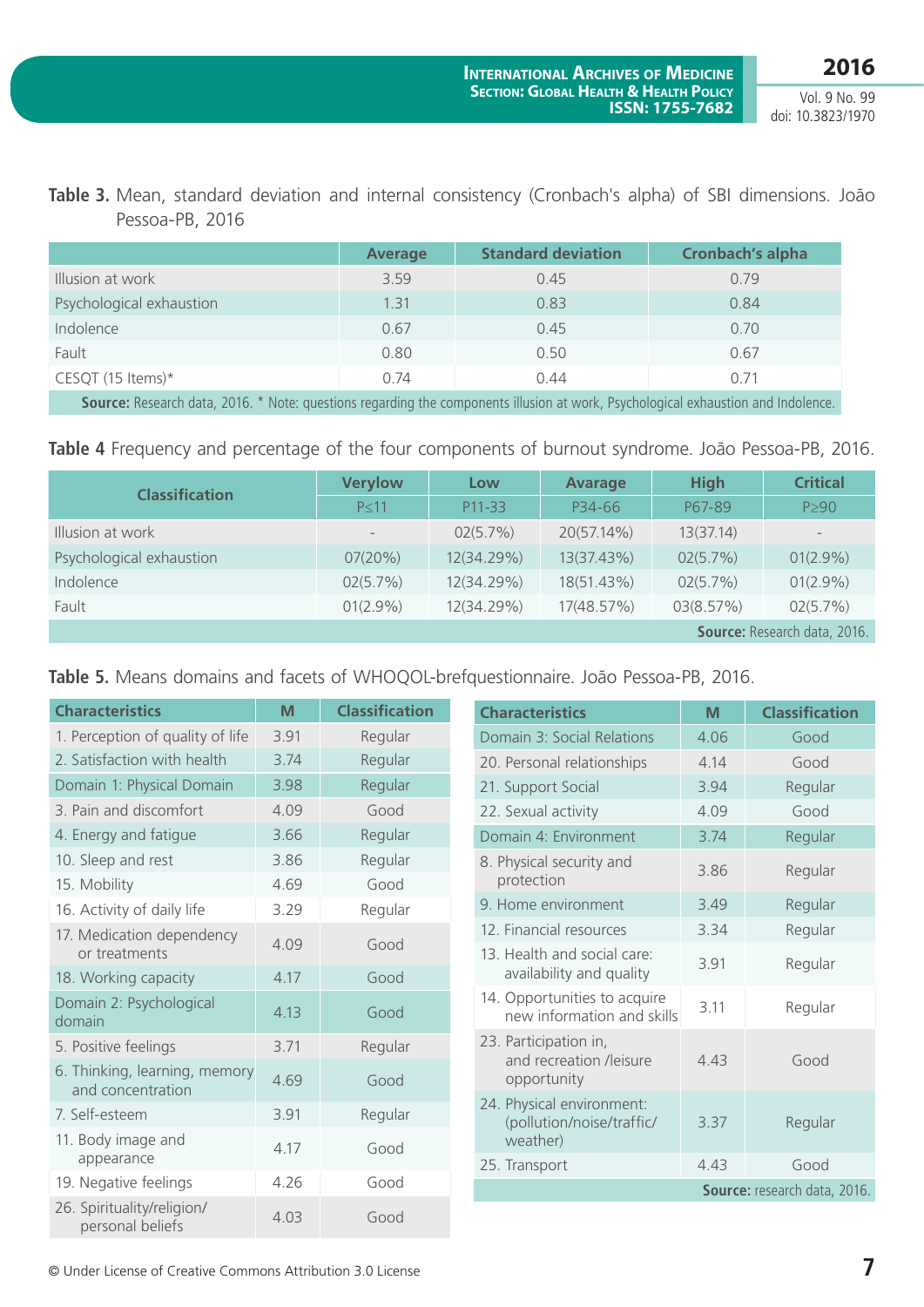Vol. 9 No. 99 doi: 10.3823/1970

**2016**

had the worst average among the other domains  $(M = 3.74)$  and was classified as "regular", and its facet 14 (Opportunities for acquiring new information and skills) was the one that got lower mean/ avarage within this domain ( $M = 3.11$ ; "Regular").

It is important to point out that for the domains ita was calculates the mean/average of the scores, following the scales ranging between 4-20 and 0-100, according guidelines available in the manual. The averages of the scale can be seen in **table 6**.

**Table 6.** Mean number of 4-20 and 0-100 of the scores of quality of life domains (WHOQOLbref) on a scale of 4-20. João Pessoa-PB, 2016.

| <b>Domains</b>       | <b>Average 4-20</b>          | <b>Average 0-100</b> |  |  |  |
|----------------------|------------------------------|----------------------|--|--|--|
| Physicist            | 15.92                        | 74.50                |  |  |  |
| Psychological        | 16.52                        | 78.25                |  |  |  |
| Social relationships | 16.54                        | 76.50                |  |  |  |
| Environment          | 14.96                        | 68.50                |  |  |  |
|                      | Source: Research data, 2016. |                      |  |  |  |

# **Discussion**

The *burnout* syndrome has been impacting negatively the teaching-learning process, the educational environment, and educational targets, as well as in the organizational climate of the workplace and in the physical and mental health of the worker. [11] This study characterized social and demographic conditions, assessed the SB and the perception of quality of life of nursing faculty.

Besides being professor it is important to mention that some professionals have accumulated positions and activities other than teaching; the number of activities to be done and the time spent for that is overwhelming these professionals. Thus, one can infer that the academic demands which involve teaching, research and society-related projects, in addition to demands for publications (required for having functional progression), and proof of the activities developed in a regular basis, lead to psychological pressure, which makes them a target for the development of emotional stress. [20-21]

This study shows that 20 (85.7%) professors work under the exclusive dedication regime (40 hours per week). This fact does not exclude who work in T-20 and T-40 regimes of being demanded for deep involvement with the academy, and likely become victims of the stress surrounding them.

According to the criteria established and validated by the CESQT (2011), it was found from table 2 that 5 (14.3%) of the evaluated professors show symptoms of burnout; 3 of them (8.6%) belong to profile 1. This situation is worrying and confirms the results presented in the study of Costa et al. [22], in which 19 (11.2%) of university professors were found to be as profile 1 and 5 (3%) profile 2.

It was also observed that 2 (5,7%) professors have percentile compatible with cases belonging to profile 2, which express the association of symptoms of *burnout* with the fourth dimension found by Gil-Monte [15-22], the "blame". According to Costa et al. [22], professors with *burnout* present cognitive and affective deterioration characterized as loss of motivation for working and emotional exhaustion or mental wear; some of them also develop behaviors of coldness and detachment; in some cases, the blame comes after all the symptoms listed above, however not all individuals develop it.

From **table 2**, it was seen that 9 (25.71%) patients were considered to have a "medium" level risk to the development of BS. This result concerns the academy about the profile of professors, which are likely to move to the high or critical level of this pathology. Batista et al. [17], argue that the presence of moderate cases is worry since lack of knowledge about SB as well as its diagnosis, persists among workers and doctors.

Other authors claim the importance of prevention, because studies indicate that the lack of diagnosis helps the development of this syndrome; if the identification this syndrome is not done it can be aggravated, since its symptoms can be trivialized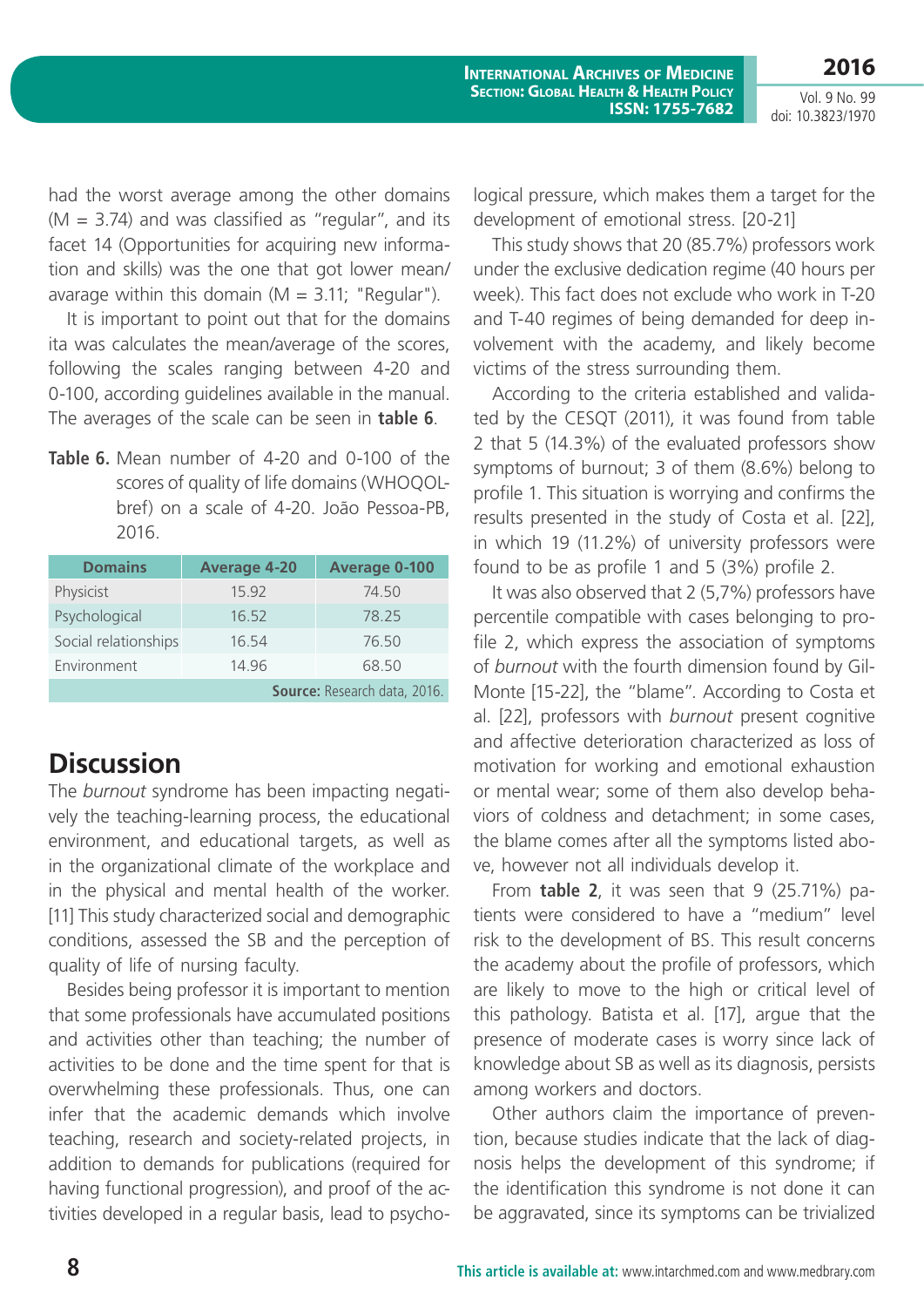**2016**

**International Archives of Medicine Section: Global Health & Health Policy ISSN: 1755-7682**

or confused with stress or even depression, which can be a comorbidity of burnout, depending on the clinical picture; This is unfortunate, because the lack of knowledge leads to late diagnosis [16-23].

It is important to point out that there is a cognitive impairment that is related to the loss of motivation, with a low personal fulfillment at work, which is the result of an illusion and a chronic exhaustion caused by accumulation of stress. Gradually individuals perform negative attitudes towards students and the institution, which is precisely the manifestation of indolence, coldness and detachment towards others, followed by blame or not. [22]

A work done by Costa et al. [22], found that the excessive workload, conflicts and ambiguities of positions, conflicts in relationship with students and other professors, and the lack of support are the main reasons for the development of SB. Gil-Monte [15] argues that unfavorable psychosocial factors at work, such as stress, can lead to a poor quality of life at work and negative consequences for the health and welfare.

The data analysis conducted with the WHOQOLbref instrument could identify the classification of domains and their respective facets. Thus, the answers show that professors realize they have "regular" quality of life and satisfaction with health. These results differ from found by Machado et al. [24], in which professors showed their quality of life and satisfaction with the health of 81% and 77.2%, respectively.

The workers' quality of life and satisfaction with the health will make them motivated professionals, who will produce more and will contribute to the development of a more humane and just society [25]. The questions about the quality of life from the instrument rate four domains: physical, psychological, social and environmental. The present study had the worst scores for the physical and environmental areas, obtaining a "medium" grade.

Specifically for the physical domain, the results indicate that professors believe that energy and fatigue due to work, as well as daily activities, sleep, and rest are negatively affected. Regarding the environmental domain, the following facets are compromised: physical security and protection, home environment, financial resources, health and social care, opportunities to acquire new information and skills, and the physical environment, because of pollution, noise, traffic and weather. These results do not agree with the study done by Conceição et al.26, which identified for the environmental domain the scores "enough", "very" and "satisfied" as 69.4% of the responses.

Both psychological (mean/avarage  $=$  4.13) and social relations domains (mean  $=$  4.06) were classified as "good". Note that for the psychological domain, the quality of life is investigated through the pursuit for positive feelings related to thinking, memory, concentration, self-esteem, learning, concentration and body image. Whereas the field of social relations involve friendships, family relationships, social support and sexual activity. [26]

Thus, it can be inferred that the assessment of quality of life through the four domains presented helped to detect some vulnerable aspects (facets) in the nursing faculty, which indicate the need for changes that meet the reality experienced by these professionals, since themselves evaluate the overall as regular. The environmental domain must be considered, since it is strictly related to working conditions, and how healthy physical environment is (questioned the facet 9), but still taking in account all the other facets that build up the WHOQOL-BREF questionnaire. [26-27]

# **Conclusions**

It is clear the importance of evaluating the *Burnout*  Syndrome and the quality of life of nursing professors of a public university. In this work it was used two instruments validated in Brazil; the "*¡CESQT-PE*", evaluates the *burnout* syndrome in professional related to education, and it takes in account four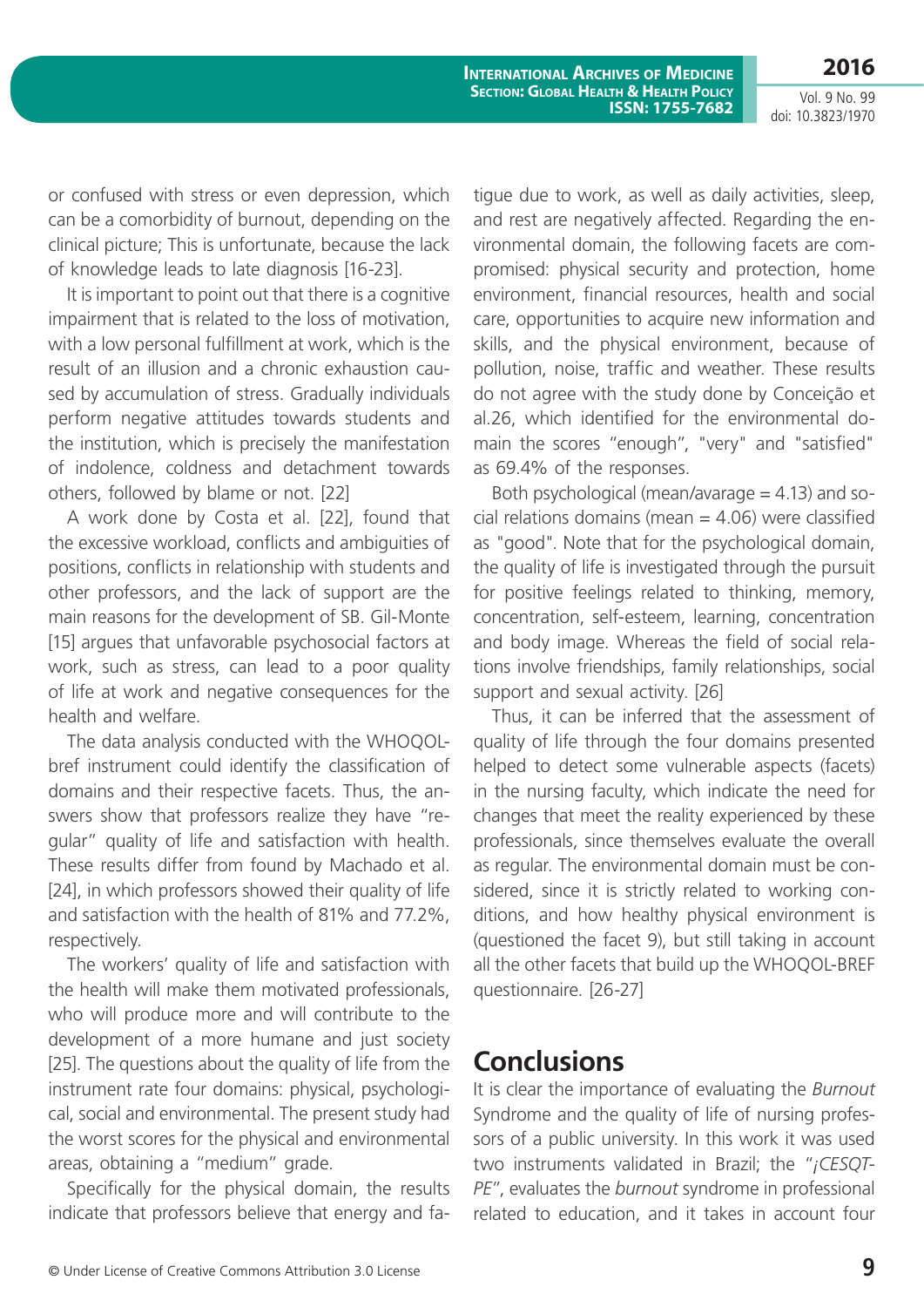**INTERNATIONAL ARCHIVES OF MEDICINE Section: Global Health & Health Policy ISSN: 1755-7682**

Vol. 9 No. 99 doi: 10.3823/1970

**2016**

dimensions: the illusion at work, psychic wear, indolence and blame, differing from the Malasch *Burnout* Inventory; whereas the WHOQOL-bref quantify the quality of life, since symptoms of the disease can be related to it; it is important to mention that daily problems faced by professors at work can influence their quality of life

This study obtained similar results to studies that also investigated the SB. It was proved that some nursing professors tend to develop the SB; regarding the quality of life, it was found that the nursing professors consider it as regular. The WHOQOL-bref scored in the four domains: physical, psychological, social and environmental. In this study, the physical and environment domains were the ones who had the lowest scores, rated as "medium".

It is important to point out that this study is a part of doctoral thesis entitled "*burnout* syndrome in professors teaching in health related area: impact on quality of life". Note that is was neither performed an inferential analysis nor correlation test, due to limitation on the sample size, which was specific the graduate faculty of two nursing departments of the Public University of Paraiba.

Thus, the results draw attention in order to strengthen measures that can prevent the SB, and to plan strategies to fight this problem in the universities. For achieving this it is necessary let people know about this syndrome. Despite being a disease recognized and typified by the Ministry of Social Welfare, many professionals and managers still do not know about it; this reinforces the need for more research focused on this subject in order to bring effective measures for fighting it and then succeed as a professional. The outcome of achieving it will be a better quality in education and improvement on management, avoiding time away from work or even early retirement due to health problems caused by the work.

# **References**

- **1.** Dejours C. A loucura do trabalho. Cortez-Oboré, São Paulo, 1992.
- **2.** Antunes R. Adeus ao Trabalho? Ensaio sobre as metamorfoses e a centralidade no mundo do trabalho. 2011. 15. ed. São Paulo: Cortez.
- **3.** Motter AA, Grigório JM, Antonio NKSM. Atividade docente em uma universidade pública brasileira: prazer ou sofrimento no trabalho? InternationalJournalonWorkingConditions, 2015; 9(n).
- **4.** Fialkoski AC, Meneghetti TV, Rangel FB.A Carga Psíquica No Trabalho: o trabalho como fonte de sofrimento ou prazer. XI Salão de Iniciação Científica PUCRS. 2010.
- **5.** Glanzner CHG, Olschowsky A, KantorkiLP. O trabalho como fonte de prazer: avaliação da equipe de um Centro de Atenção Psicossocial. RevEscEnferm USP 2011; 45(3):716-21
- **6.** Diehl L, Carlotto MS. Conhecimento de professores sobre a síndrome de burnout: processo, fatores de risco e consequências1. Psicologia em Estudo, Maringá. 2014. 19(4): 741-752.
- **7.** Sousa MC, Guimarães ACA, Araújo CCR. Estresse no trabalho em professores universitários. Revista Brasileira de Ciências da Saúde. 2013, 11(35).
- **8.** Pinhel I,Kurcgant P. Reflexões sobre competência docente no ensino de enfermagem. Revista da Escola de Enfermagem da USP. 2007; 41(4): 711-716.
- **9.** Lima MFEM,Lima-Filho DO. Condições de trabalho e saúde do/a professor/a universitário/a. Ciências & Cognição; 2009; 14(3):62-82.
- **10.** Garcia LP, Benevides-Pereira AMT. Investigando o burnoutem professores universitários. Revista Eletrônica InterAçãoPsy – Ano 1. 2003; v.(1): 76-89.
- **11.** Carlotto MS. A Síndrome de *Burnout* e o trabalho docente. Psicologia em Estudo, Maringá. 2002; 7(1): 21-29.
- **12.** Valente GSC,Viana LO. Oensino de nivel superior no Brasil e as competências docentes: um olhar reflexivo sobre esta prática. Práxis Educacional. Vitória da Conquista. 2010; 6(9): 209-226.
- **13.** Carlotto MS. Síndrome de *Burnout* em Professores: Prevalência e Fatores Associados. Psicologia: Teoria e Pesquisa.2011; 27(4):403-410.
- **14.** Gil-Monte PR, Carlotto MS, Câmara SG. Validación de laversiónbrasileradelCuestionario para laEvaluacióndel Síndrome de Quemarse por elTrabajoen professores. Rev. Saúde Pública. 2010; 44(1):140-147.
- **15.** Gil-Monte, P. R. CESQT. Cuestionario para laevaluacióndel Síndrome de Quemarse por elTrabajo. 2011; Manual. Madrid, España: TEA.
- **16.** Brasil. Ministério da Saúde. Organização Pan-Americana da Saúde/Brasil. Doenças Relacionadas ao Trabalho: manual de procedimentos para os serviços de saúde. Série A. Normas e Manuais Técnicos. Brasília – DF. 2001;114p.